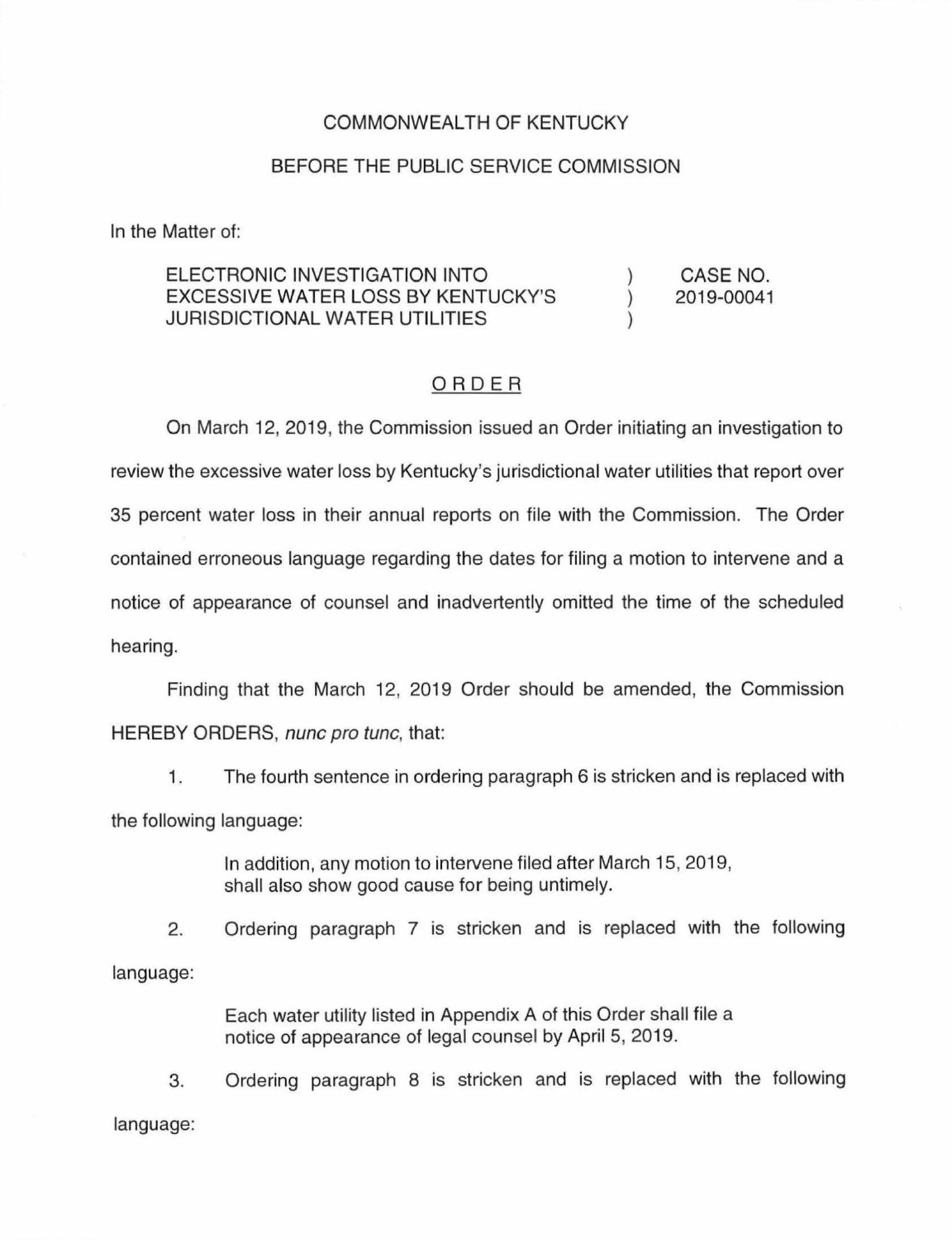Witnesses for the water utilities listed in Appendix A of this Order shall appear in Hearing Room 1 of the Commission's offices in Frankfort, Kentucky, at 9:00 a.m. Eastern Daylight Time for the purpose of cross-examination beginning on July 9, 2019, and continuing on July 10, 11 , 16, 17, and 18, 2019. Pursuant to KRS 278.360 and 807 KAR 5:001, Section 9(9), a digital video recording shall be made of the hearing.

4. All other provisions of the Commission's March 12, 2019 Order that are not

in conflict with the terms of this Order shall remain in effect.

[REMAINDER OF PAGE INTENTIONALLY LEFT BLANK]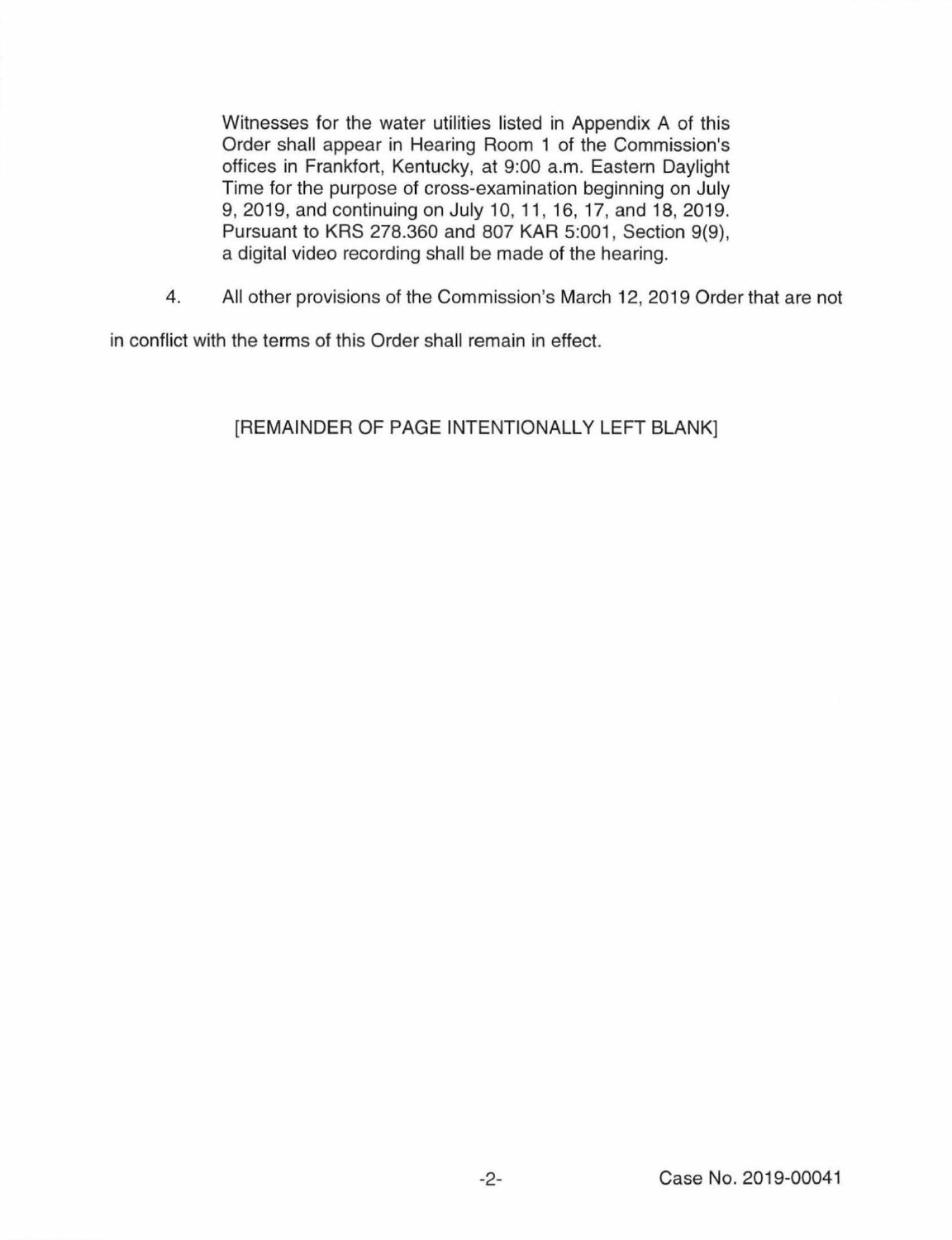By the Commission



ATTEST:

Clue R. Puison

Executive Director

Case No. 2019-00041